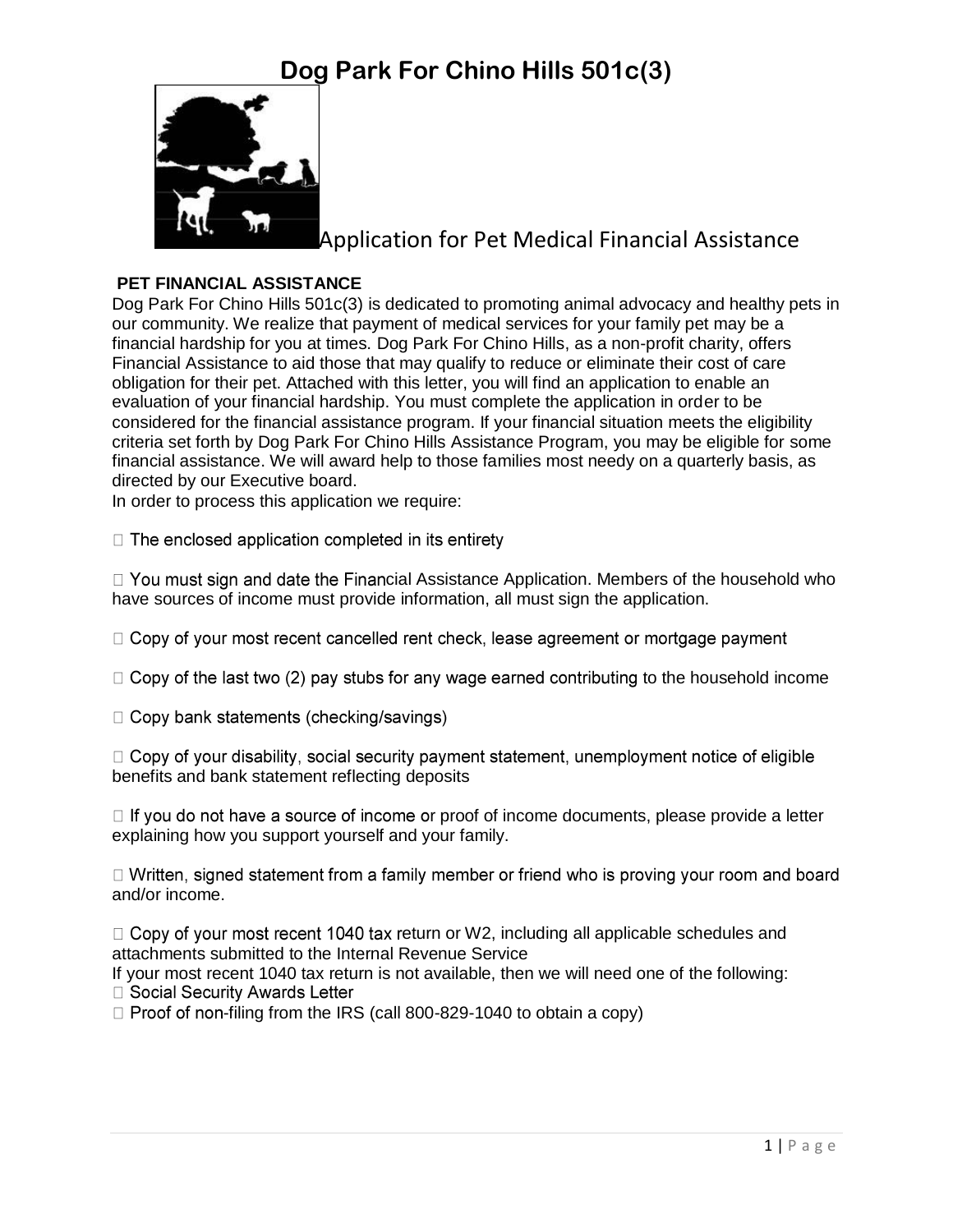

### Application for Pet Medical Financial Assistance

□ A signed letter explaining why you have not filed a federal tax return or have requested an extension for taxes. We realize that your income from previous tax records may not adequately reflect your current circumstances. If so, please attach a brief note that describes your current financial situation.

It is important that you complete and submit the completed Financial Assistance Application along with all the required documents to be considered. Please send your Financial Assistance Application to:

### **Fax**: **909-597-0623**

### **Email: dogparkch2@gmail.com**

**Mail:** Dog Park for Chino Hills **Attn: Pet Medical Assistance** 14780 Pipeline Ave Suite A, Chino Hills, CA 91709

Once we have reviewed your application, we will notify you of our decision in writing within 30 days of receipt. If you wish to discuss your request for assistance or have any questions, please contact us at 909-597-3111. Our business hours are Monday – Friday, 8:30 am to 4:30 pm.

 $\Box$  Attach an additional page if you need more space to answer any questions

| <b>FINANCIAL</b><br><b>ASSISTANCE</b><br><b>APPLICATION</b><br>Demographic<br>Information | Name |                    |        | Date of Birth |              |        | Spouse/Partner        |     | Date of Birth                      |
|-------------------------------------------------------------------------------------------|------|--------------------|--------|---------------|--------------|--------|-----------------------|-----|------------------------------------|
| <b>ADDRESS</b>                                                                            |      | City               |        |               | <b>State</b> |        |                       | Zip |                                    |
| <b>Time at Present Address</b><br>Rent<br>Own<br>Years                                    |      |                    | County |               |              |        | <b>Marital Status</b> |     | Married Single<br>Divorced Widowed |
| <b>Months</b>                                                                             |      |                    |        |               |              |        |                       |     |                                    |
| <b>Cell Number</b>                                                                        |      | <b>Work Number</b> |        | Home Number   |              | Number | Spouse Cell           |     | Spouse Work<br>Number              |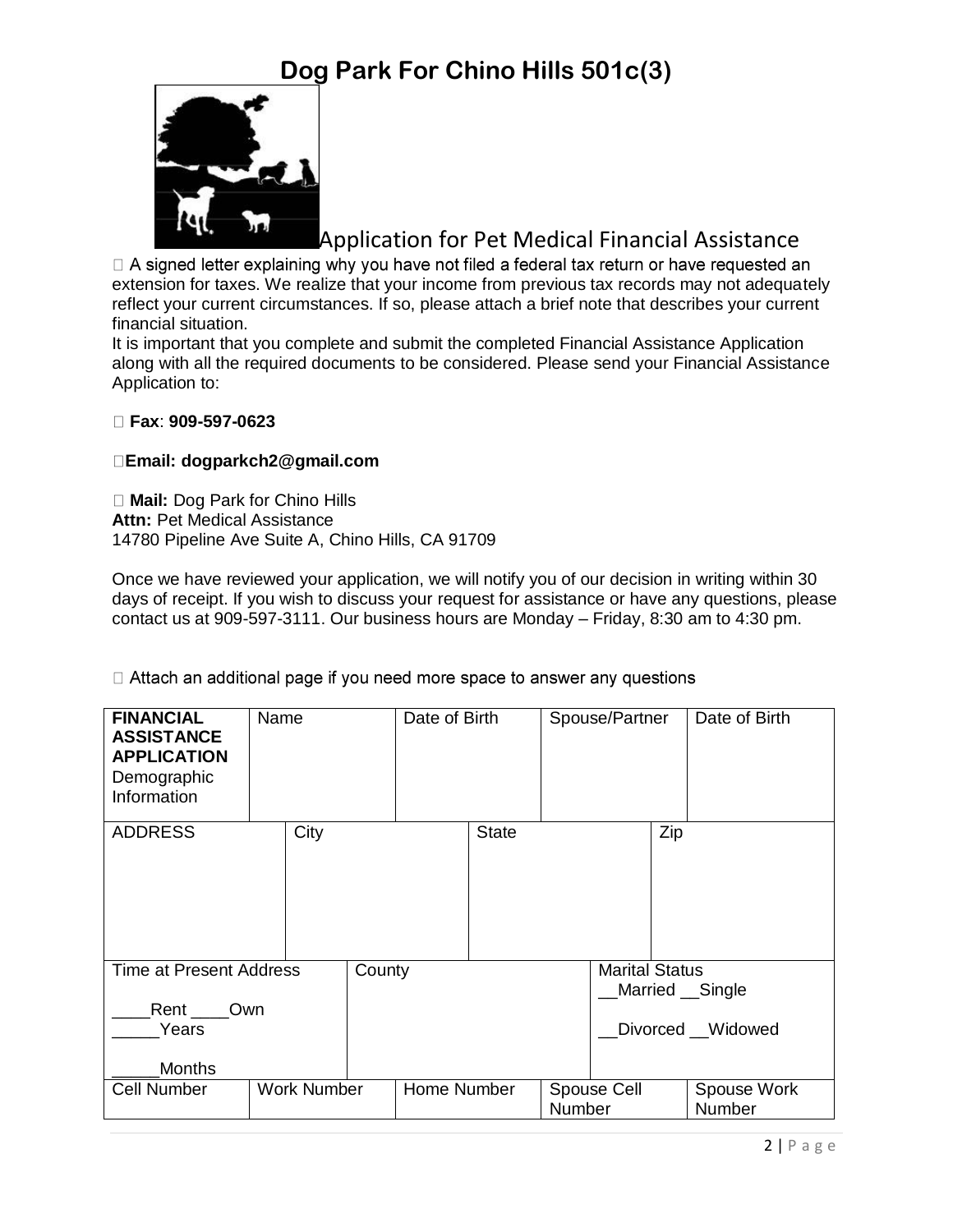

## Application for Pet Medical Financial Assistance

| Please list ALL persons living in your household; including dependents (Attached an         |                                       |                               |                                       |                  |                        |  |  |  |  |
|---------------------------------------------------------------------------------------------|---------------------------------------|-------------------------------|---------------------------------------|------------------|------------------------|--|--|--|--|
| additional sheet if needed) Last Name First Name MI Date of Birth Relationship to Applicant |                                       |                               |                                       |                  |                        |  |  |  |  |
| 1                                                                                           |                                       |                               |                                       |                  |                        |  |  |  |  |
| $\overline{2}$                                                                              |                                       |                               |                                       |                  |                        |  |  |  |  |
| 3                                                                                           |                                       |                               |                                       |                  |                        |  |  |  |  |
| 4                                                                                           |                                       |                               |                                       |                  |                        |  |  |  |  |
| <b>Self</b>                                                                                 |                                       |                               |                                       |                  | <b>Spouse</b>          |  |  |  |  |
| Social Security #                                                                           |                                       |                               | Social Security #                     |                  |                        |  |  |  |  |
| <b>Employed By</b>                                                                          |                                       |                               | <b>Employed By</b>                    |                  |                        |  |  |  |  |
| <b>Business Address</b>                                                                     |                                       |                               | <b>Business Address</b>               |                  |                        |  |  |  |  |
| Occupation                                                                                  |                                       |                               | Occupation                            |                  |                        |  |  |  |  |
| Length Employed:                                                                            |                                       |                               |                                       | Length Employed: |                        |  |  |  |  |
| __Years __Months __ Hours Worked Per<br>Week                                                |                                       |                               | Years Months Hours Worked Per<br>Week |                  |                        |  |  |  |  |
| Income: Represents total cash receipts from all sources before taxes.                       |                                       |                               |                                       |                  |                        |  |  |  |  |
| <b>Self Monthly Gross</b>                                                                   |                                       |                               | <b>Spouse Monthly Gross</b>           |                  |                        |  |  |  |  |
| Gross Income                                                                                |                                       |                               | Gross Income                          |                  |                        |  |  |  |  |
|                                                                                             |                                       |                               |                                       |                  |                        |  |  |  |  |
| Social Security /SSI/SSDI                                                                   |                                       |                               | Social Security /SSI/SSDI             |                  |                        |  |  |  |  |
| <b>Public Assistance</b>                                                                    |                                       |                               | Public Assistance                     |                  |                        |  |  |  |  |
| <b>Rental Property Income</b>                                                               |                                       | <b>Rental Property Income</b> |                                       |                  |                        |  |  |  |  |
| Retirement/Pension                                                                          |                                       |                               | Retirement/Pension                    |                  |                        |  |  |  |  |
| <b>Work Comp</b>                                                                            |                                       |                               | <b>Work Comp</b>                      |                  |                        |  |  |  |  |
| Unemployment                                                                                |                                       |                               | Unemployment                          |                  |                        |  |  |  |  |
| <b>Child Support</b>                                                                        |                                       |                               | <b>Child Support</b>                  |                  |                        |  |  |  |  |
| Other                                                                                       |                                       |                               | Other                                 |                  |                        |  |  |  |  |
| <b>TOTAL</b>                                                                                |                                       |                               | <b>TOTAL</b>                          |                  |                        |  |  |  |  |
|                                                                                             | <b>Combined Monthly Gross Income:</b> |                               |                                       |                  |                        |  |  |  |  |
| Assets/Property                                                                             | Checking                              |                               | Cash On Hand                          |                  | <b>Retirement Plan</b> |  |  |  |  |
|                                                                                             |                                       |                               |                                       |                  |                        |  |  |  |  |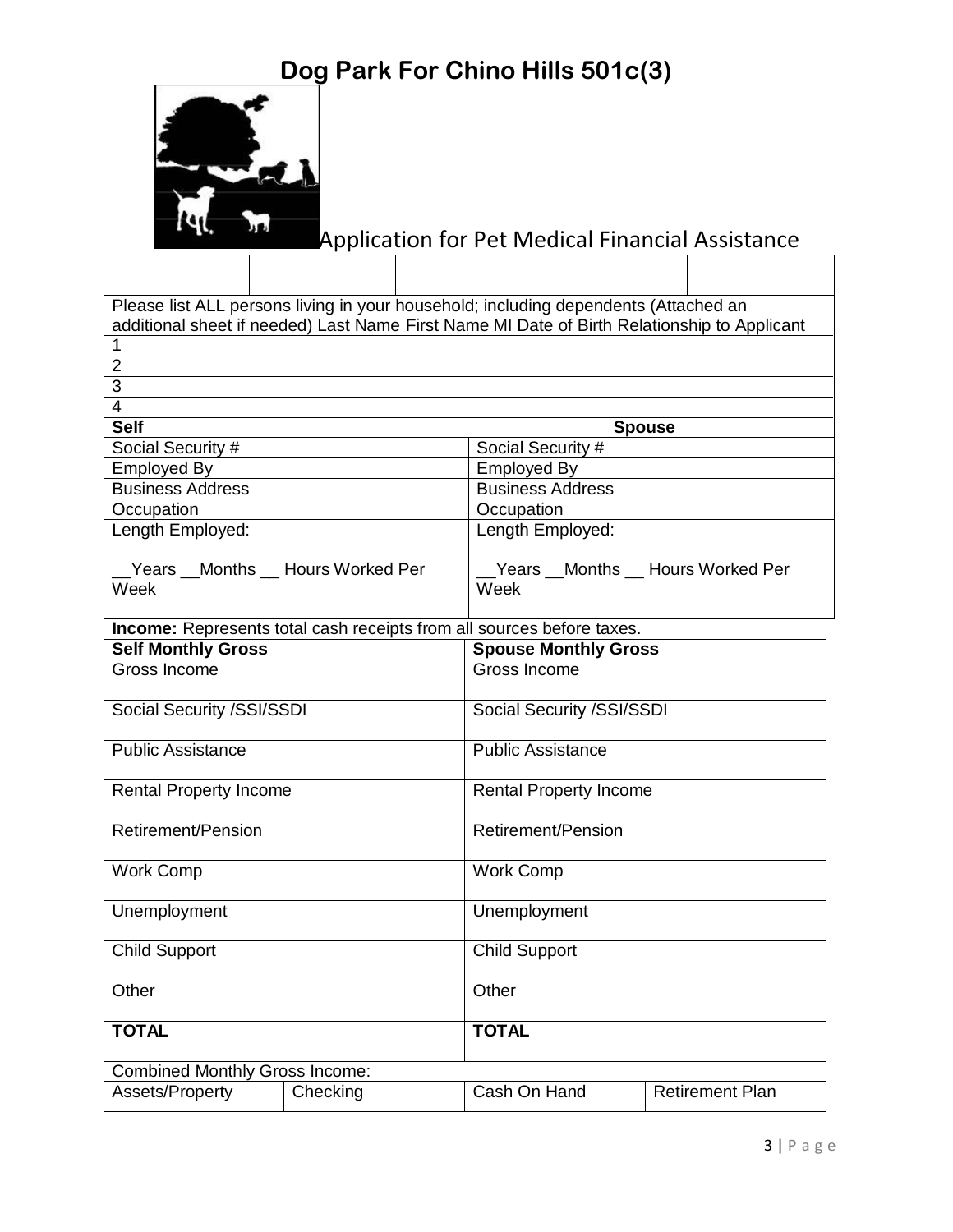

## Application for Pet Medical Financial Assistance

| Savings             |       | <b>Trust Account</b> |                 |                                 |                          | Home Equity            |                |                         |  |
|---------------------|-------|----------------------|-----------------|---------------------------------|--------------------------|------------------------|----------------|-------------------------|--|
| Stock/Bonds         |       | <b>Credit Union</b>  |                 |                                 | Other                    |                        |                |                         |  |
| Monthly<br>Expense  | House | Payment/Rent         |                 | Auto Insurance                  | Life Insurance<br>Health |                        | Insurance      |                         |  |
| <b>Property Tax</b> |       | Phone/Cell Phone     |                 | Food                            |                          | <b>Water and Sewer</b> |                |                         |  |
| Property Insurance  |       |                      | Vehicle Payment |                                 | Daycare Expense          |                        |                | <b>Medical Expenses</b> |  |
| Gas                 |       | Vehicle Payment      |                 | <b>Child Support</b><br>Expense |                          |                        | Other/Specify: |                         |  |
| Electric            |       |                      |                 |                                 | <b>TOTAL</b>             |                        |                |                         |  |

### **REQUIRED DOCUMENTS: Proof of Income (any of the documents listed below)**

(i.e. 2 Pay stubs for each wage earner, SS,SSI,SSDI, Public Assistance, Rental Income, Retirement, Pension, VA Benefits, Unemployment, Workers Comp, Child Support, Alimony or Other)

Copy of your most recent 1040 tax return, including all applicable schedules and attachments

Copy of two (2) bank statements (checking/savings) All pages.

Copy of your most recent cancelled rent check, lease agreement or mortgage payment

Written statement from a family member or friend who is proving your room and board and/or income.

### **ASSIGNMENT OF RIGHTS**

By signing below, I declare under penalty of perjury that the information and statements contained in this Application for Financial Assistance and all the documentation which I submit are accurate true and correct. You are hereby authorized to check my credit history in order to evaluate this application for Financial Assistance consideration.

I understand that Dog Park for Chino Hills (DPCH) 501c(3) may make reasonable